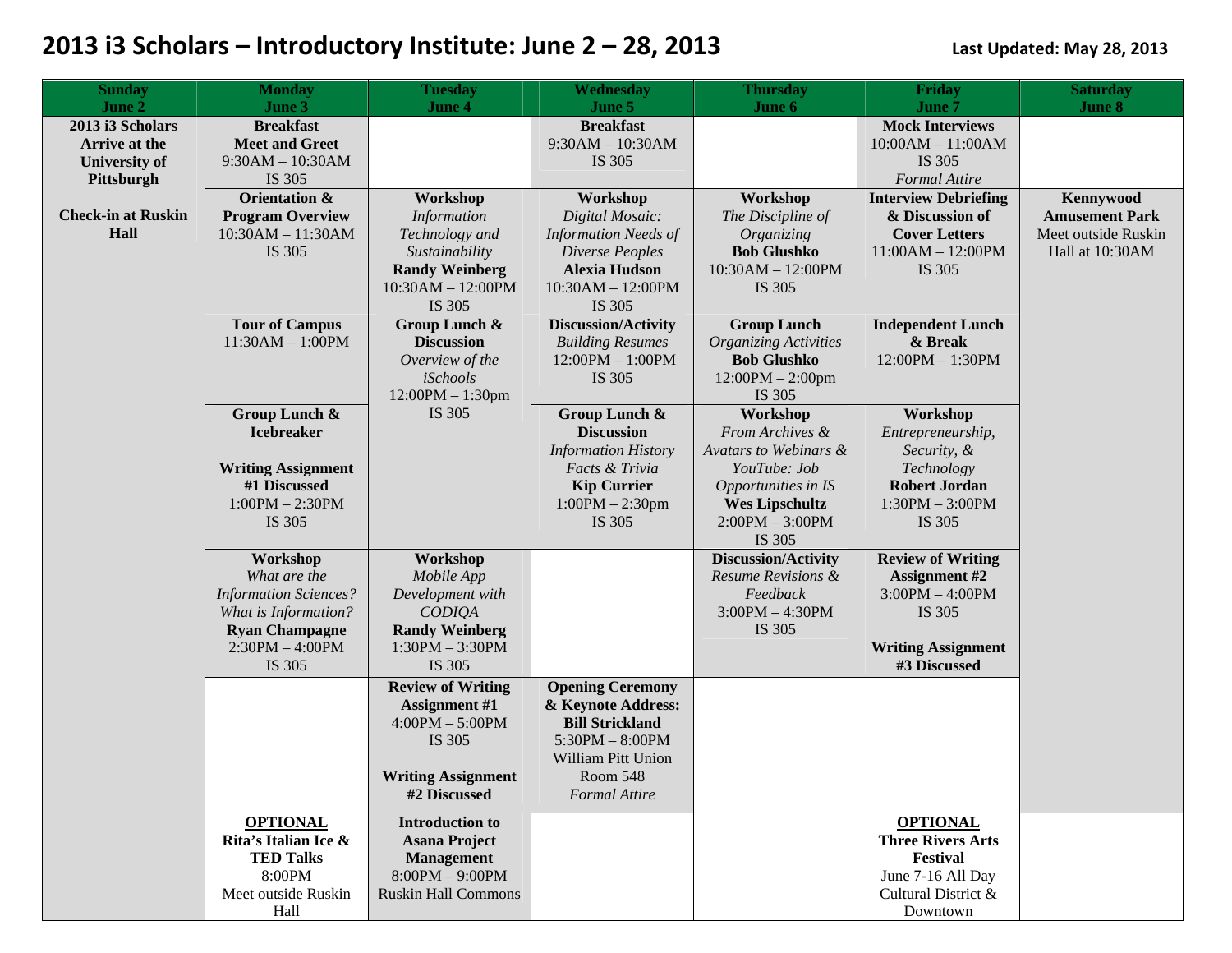| <b>Sunday</b> | <b>Monday</b>                                                                                                                                            | <b>Tuesday</b>                                                                                                                         | Wednesday                                                                                                | <b>Thursday</b>                                                                                                       | Friday                                                                                                                                                             | <b>Saturday</b>                                                                                     |
|---------------|----------------------------------------------------------------------------------------------------------------------------------------------------------|----------------------------------------------------------------------------------------------------------------------------------------|----------------------------------------------------------------------------------------------------------|-----------------------------------------------------------------------------------------------------------------------|--------------------------------------------------------------------------------------------------------------------------------------------------------------------|-----------------------------------------------------------------------------------------------------|
| June 9        | June 10<br><b>Breakfast</b><br>$9:30AM - 10:30AM$<br>IS 305                                                                                              | June 11                                                                                                                                | June 12<br><b>Breakfast</b><br>$9:30AM - 10:30AM$<br>IS 305                                              | June 13                                                                                                               | June 14<br><b>Breakfast</b><br>$9:30AM - 10:30AM$<br>IS 305                                                                                                        | June 15<br>2012 i3 Scholars<br>Arrive at the<br><b>University of</b>                                |
|               | <b>Activity</b><br><b>RC</b> Helicopter<br>Obstacle Course &<br><b>Discussion</b><br>$10:30AM - 12:00PM$<br>IS 305                                       | Workshop<br>Copyright and Copy<br>Rights in the Copy Age<br><b>Kip Currier</b><br>$10:30AM - 12:00PM$<br>IS 305                        | <b>Off-Site Visit</b><br>Pittsburgh<br>Supercomputing<br>Center<br>$10:30AM - 12:00PM$<br>PSC, Craig St. | Workshop<br>Not Undergrad Part 2<br><b>Marcia McIntosh</b><br>$10:30AM - 12:00PM$<br>IS 305                           | Workshop<br>Documenting Society,<br>Analog and Digital:<br>The Archival<br>Profession and<br><b>Mission</b><br><b>Richard Cox</b><br>$10:30AM - 12:00PM$<br>IS 305 | Pittsburgh<br><b>Check-in at Ruskin</b><br>Hall                                                     |
|               | <b>Review of Writing</b><br><b>Assignment #3</b><br>$12:00PM - 1:00PM$<br>IS 305<br>Group Lunch &<br><b>Discussion</b><br>Engineering at the<br>iSchools | Group Lunch &<br><b>Speaker</b><br><b>Emotional Intelligence</b><br><b>Sandra Brandon</b><br>$12:00PM - 1:30PM$<br>IS 305              | <b>Independent Lunch</b><br>on Craig St.<br>$12:00PM - 1:00PM$                                           | Group Lunch &<br><b>Discussion</b><br>Google Fiber<br>$12:00PM - 1:30PM$<br>IS 305                                    | <b>Activity</b><br>Scholarship &<br><b>Financial Aid Hunting</b><br><b>Michael Depew</b><br><b>Courtney Loder</b><br>$12:00PM - 1:00PM$<br>IS 305                  |                                                                                                     |
|               | $1:00PM - 2:30PM$<br>IS 305                                                                                                                              | Workshop<br><b>Building</b><br><b>Entrepreneurial Skills</b><br>at the iSchools<br><b>Michael Depew</b><br>$1:30PM - 3:00PM$<br>IS 305 | <b>Tour of Carnegie</b><br><b>Mellon University</b><br>$1:00PM - 2:00PM$                                 | <b>Review of Writing</b><br><b>Assignment #4</b><br>$1:30PM - 2:30PM$<br>IS 305                                       | Group Lunch &<br><b>Discussion</b><br>Cognitive Sciences at<br>the iSchools<br>$1:00PM - 2:30PM$<br>IS 305                                                         |                                                                                                     |
|               | <b>Activity</b><br>CODIQA Mobile App<br>Showcase &<br>Presentations<br>$2:30PM - 4:00PM$<br>IS 305                                                       | <b>i3 Application Peer</b><br><b>Reviews</b><br><b>Writing Assignment</b><br>#4 Discussed<br>$3:00PM - 4:00PM$<br>IS 305               | Workshop<br><b>Puzzle Based</b><br>Learning<br>Raja Sooriamurthi<br>$2:30PM - 4:30PM$<br>IS 305          | Workshop<br><b>Game Design</b><br>Throwdown<br><b>Toni Pizza</b><br>$2:30PM - 5:00PM$<br>IS 305                       | Workshop<br><b>Content Repurposing</b><br>& GIF Creation<br>Joshua Cartagena<br>$2:30PM - 4:00PM$<br>IS 305                                                        |                                                                                                     |
|               |                                                                                                                                                          |                                                                                                                                        |                                                                                                          | <b>Activity</b><br>Panel Discussion and<br>a Night with PhD<br><b>Students</b><br>$5:30PM - 7:00PM$<br>IS $3rd$ Floor | <b>OPTIONAL</b><br><b>Pittsburgh Pirates</b><br><b>Baseball Game</b><br>$6:30PM - 10:30PM$<br>PNC Park (Downtown)<br>Free T-Shirt Night at<br>the Stadium          | <b>Cohort Meet &amp; Greet</b><br>Pizza & Snacks<br>$8:00PM - 9:30PM$<br><b>Ruskin Hall Commons</b> |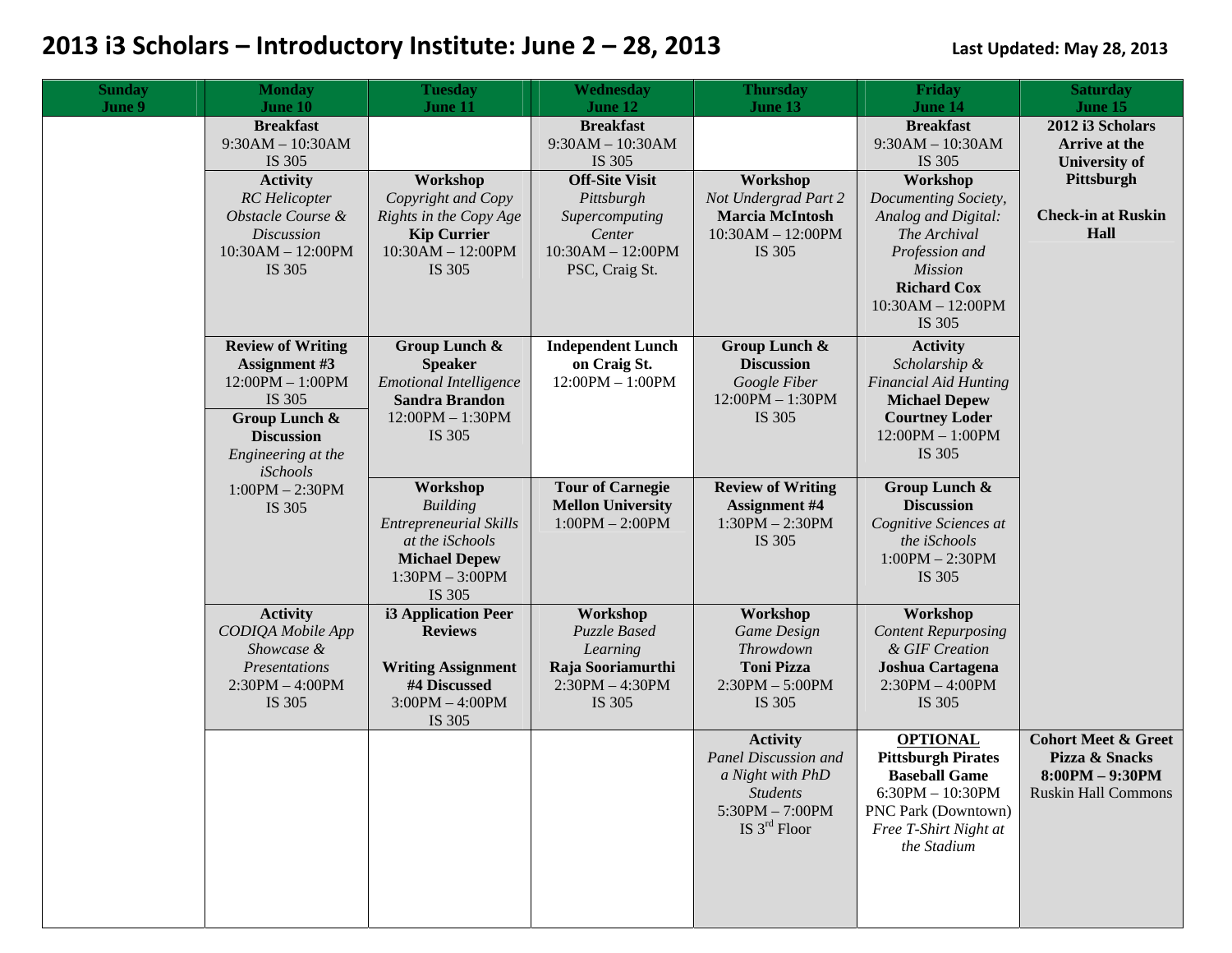| <b>Sunday</b>                                | <b>Monday</b>                               | <b>Tuesday</b>                     | Wednesday                               | <b>Thursday</b>          | Friday                                   | <b>Saturday</b>     |
|----------------------------------------------|---------------------------------------------|------------------------------------|-----------------------------------------|--------------------------|------------------------------------------|---------------------|
| June 16                                      | <b>June 17</b>                              | June 18                            | <b>June 19</b>                          | June 20                  | June 21                                  | June 22             |
|                                              | <b>Breakfast</b>                            |                                    | <b>Breakfast</b>                        |                          | <b>Breakfast</b>                         |                     |
|                                              | $9:30AM - 10:30AM$                          |                                    | $9:30AM - 10:30AM$                      |                          | $9:30AM - 10:30AM$                       |                     |
|                                              | IS 305                                      |                                    | IS 305                                  |                          | IS 305                                   |                     |
|                                              | Workshop                                    | Workshop                           | Workshop                                | Workshop                 | Workshop                                 |                     |
|                                              | <b>Information for All?</b>                 | The Edge of Right and              | <b>Team and Project</b>                 | Social Media and         | Landmines in the PhD                     |                     |
|                                              | Access as a Civil Right                     | Wrong: Peer-2-Peer                 | Management                              | Health                   | Process                                  |                     |
|                                              | and Dangers of the                          | File Sharing and                   | <b>Jeria Quesenberry</b>                | <b>Fay Cobb Payton</b>   | <b>Fay Cobb Payton</b>                   |                     |
|                                              | Digital Divide                              | Mash-Ups                           | $10:30AM - 12:00PM$                     | $10:30AM - 12:00PM$      | $10:30AM - 12:00PM$                      |                     |
|                                              | <b>Marisa Ramirez</b>                       | <b>Kip Currier</b>                 | IS 305                                  | IS 305                   | IS 305                                   |                     |
|                                              | $10:30AM - 12:00PM$                         | 10:30AM - 12:00PM                  |                                         |                          |                                          |                     |
|                                              | IS 305                                      | IS 305                             |                                         |                          |                                          |                     |
| <b>Research Design:</b>                      | <b>Research Design:</b>                     | Group Lunch &                      | <b>Activity</b>                         | <b>Independent Lunch</b> | <b>Activity</b>                          |                     |
| Part 1                                       | Part 2                                      | <b>Discussion</b>                  | <b>Intellectual Property</b>            | & Break                  | <b>StrengthsQuest</b>                    |                     |
| <b>Courtney Loder</b><br>$11:00AM - 12:00PM$ | <b>Courtney Loder</b><br>$12:00PM - 1:00PM$ | Gender Issues in IS &              | <b>Debates</b><br>$12:00PM - 1:00PM$    | $12:00PM - 1:30PM$       | Personal Inventory<br>$12:00PM - 1:00PM$ |                     |
|                                              |                                             | Grad School<br><b>Rosta Farzan</b> |                                         |                          |                                          |                     |
| IS 305                                       | IS 305                                      | $12:00PM - 1:30pm$                 | IS 305                                  |                          | IS 305                                   |                     |
|                                              | <b>Group Lunch</b><br>$1:00PM - 2:00PM$     |                                    | <b>Group Lunch</b><br>$1:00PM - 2:30pm$ |                          | <b>Group Lunch</b><br>$1:00PM - 2:30PM$  |                     |
|                                              | IS 305                                      | Female i3ers: IS 305               | IS 305                                  |                          | IS 305                                   |                     |
|                                              |                                             | Male i3ers: Ruskin                 |                                         |                          |                                          |                     |
|                                              |                                             | Hall Commons                       |                                         |                          |                                          |                     |
|                                              | Kayaking on the                             | Workshop                           | Workshop                                | <b>Research Design:</b>  | Workshop                                 | Duquesne Incline &  |
|                                              | <b>Allegheny River</b>                      | Communication                      | Design Exercises &                      | Part 5                   | GTID: Device Type                        | Mt. Washington for  |
|                                              | $3:00PM - 5:00PM$                           | <b>Strategies</b>                  | Prototyping                             | <b>Courtney Loder</b>    | Fingerprinting                           | <b>Pictures</b>     |
|                                              |                                             | <b>Karen Liljequist</b>            | <b>Cory Knobel</b>                      | $1:30PM - 2:30PM$        | <b>Raheem Beyah</b>                      | $1:00PM - 3:30PM$   |
|                                              |                                             | $1:30PM - 2:30PM$                  | $2:30PM - 5:00PM$                       | IS 305                   | $2:30PM - 4:00PM$                        | Meet Outside Ruskin |
|                                              |                                             | IS 305                             | IS 305                                  |                          | IS 305                                   | Hall                |
|                                              |                                             |                                    |                                         |                          |                                          |                     |
|                                              |                                             |                                    |                                         |                          |                                          |                     |
|                                              |                                             | Workshop                           |                                         | Workshop                 |                                          |                     |
|                                              |                                             | Network & Data                     |                                         | The Dark Side of         |                                          |                     |
|                                              |                                             | Visualizations                     |                                         | Social Media             |                                          |                     |
|                                              |                                             | <b>Oliver Haimson</b>              |                                         | <b>Lynette Kvasny</b>    |                                          |                     |
|                                              |                                             | $2:30PM - 4:00PM$                  |                                         | $2:30PM - 4:00PM$        |                                          |                     |
|                                              |                                             | IS 305                             |                                         | IS 522                   |                                          |                     |
|                                              | <b>Research Design:</b>                     | <b>Dinner &amp; Bowling</b>        | <b>Research Design:</b>                 |                          |                                          | 2012 Cohort         |
|                                              | Part 3                                      | <b>Night at Arsenal</b>            | Part 4                                  |                          |                                          | <b>Research</b>     |
|                                              | <b>Courtney Loder</b>                       | Lanes                              | <b>Courtney Loder</b>                   |                          |                                          | <b>Presentation</b> |
|                                              | $8:00PM - 9:00PM$                           | $6:00PM - 9:00PM$                  | $8:00PM - 9:00PM$                       |                          |                                          | Time Zone Scholars  |
|                                              | <b>Ruskin Hall Commons</b>                  | Meet outside Ruskin                | <b>Ruskin Hall Commons</b>              |                          |                                          | $6:00PM - 7:00PM$   |
|                                              |                                             | Hall at 5:00PM                     |                                         |                          |                                          | IS 305              |
|                                              |                                             |                                    |                                         |                          |                                          | Formal Attire for   |
|                                              |                                             |                                    |                                         |                          |                                          | Presenters          |